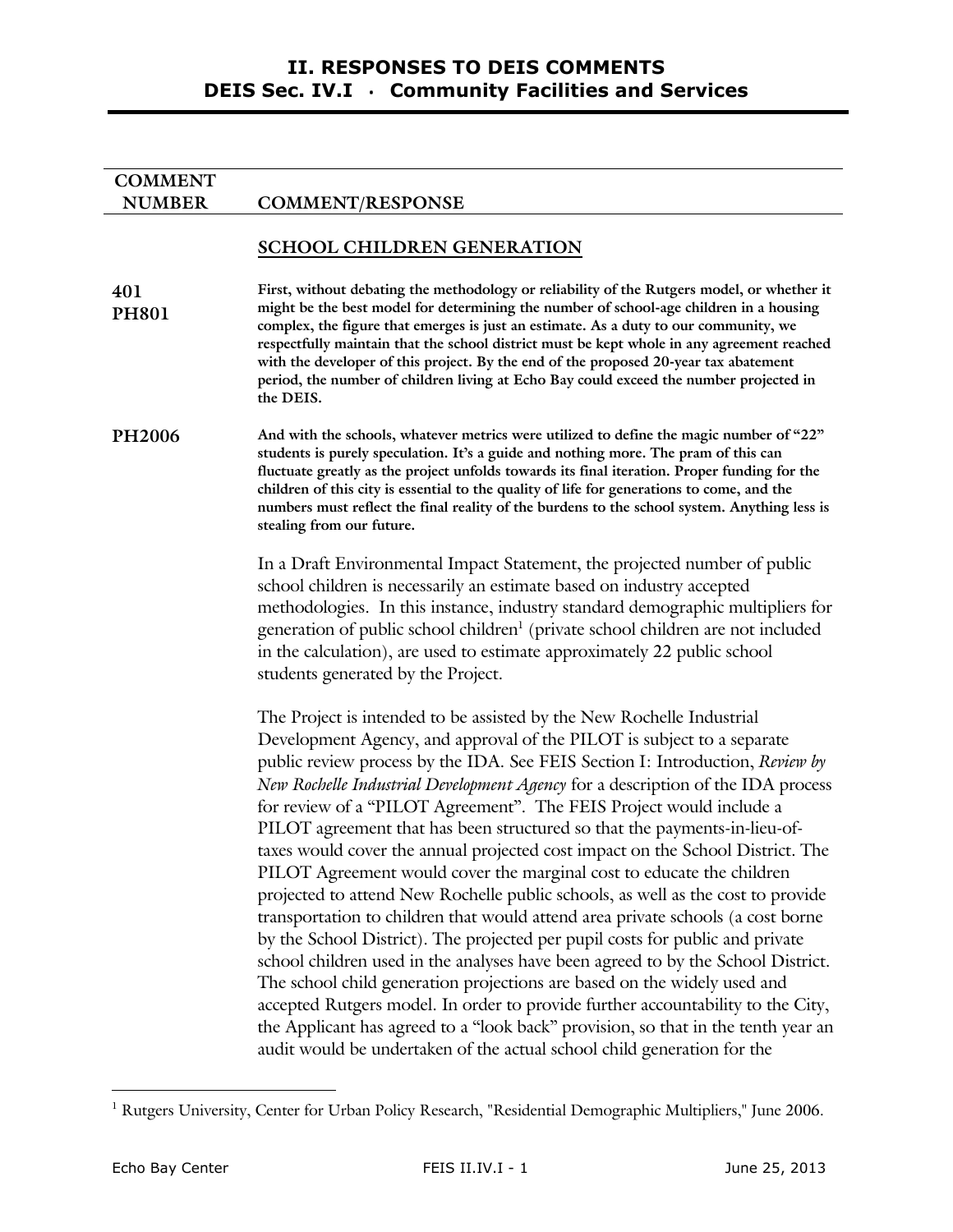|                     | preceding five years, and the PILOT payment for the remaining ten years<br>would be subject to adjustment based on the findings.                                                                                                                                                                                                                                                                                                                                                                                                                                   |
|---------------------|--------------------------------------------------------------------------------------------------------------------------------------------------------------------------------------------------------------------------------------------------------------------------------------------------------------------------------------------------------------------------------------------------------------------------------------------------------------------------------------------------------------------------------------------------------------------|
|                     | The payments-in-lieu-of-taxes would be distributed to the City, School District,<br>and County, in the same proportions as real property taxes are distributed. To<br>ensure long-term positive impact of the PILOT, the annual amount of the<br>payments-in-lieu-of-taxes will increase at the same rate that conventional taxes<br>increase.                                                                                                                                                                                                                     |
| 402<br><b>PH802</b> | We believe that some studio and one-bedroom units could be inhabited by a single parent<br>or a family with a young school-age child, and that the number of two-bedroom units that<br>will be inhabited by one or more school-age children could be greater than projected in the<br>DEIS. We urge the City Council to structure the school tax payments for this particular<br>development with this variable in mind.                                                                                                                                           |
| PH3401              | And in particular, I think they said there were going to be 69 two-bedroom or master-<br>bedroom apartments, you know, big apartments. Only 9 students projected for those two-<br>bedroom.                                                                                                                                                                                                                                                                                                                                                                        |
|                     | The proposed Project described and analyzed in the DEIS includes 71 studio<br>apartments, 137 one-bedroom apartments, and 77 two-bedroom apartments.<br>Using industry standard demographic multipliers for public school children<br>from the Rutgers University model (private school children are not included in<br>the calculation), 22 public school students in total would be generated by the<br>Project, with 12 children attributed to the two-bedroom units.                                                                                           |
|                     | The FEIS Project has been modified to reduce the number of studios and one-<br>bedroom units and increase the number of two-bedroom units. The unit<br>breakdown for the FEIS Project is 55 studio apartments, 130 one-bedroom<br>apartments and 100 two-bedroom apartments, for a total of 25 public school<br>children with 16 children attributed to the two-bedroom units. The<br>modifications would increase the projected number of public school children<br>generated by the Project by three.                                                            |
|                     | As noted above, the FEIS Project's proposed PILOT agreement has been<br>structured so that the Project would cover the annual projected cost impact on<br>the School District. In order to provide further accountability to the City, the<br>Applicant has agreed to a "look back" provision. Under this agreement, in the<br>tenth year of the Project an audit would be undertaken of the actual school<br>child generation for the preceding five years, and the PILOT payment for the<br>last ten years would be subject to adjustment based on the findings. |
| 902                 | I am concerned, however, about the impact on the school budget. There seem to be 2<br>themes from the opposition that I suggest could be dealt with as follows:<br>1. Estimate of 22 additional children: while the estimate seems unrealistically low to me, I                                                                                                                                                                                                                                                                                                    |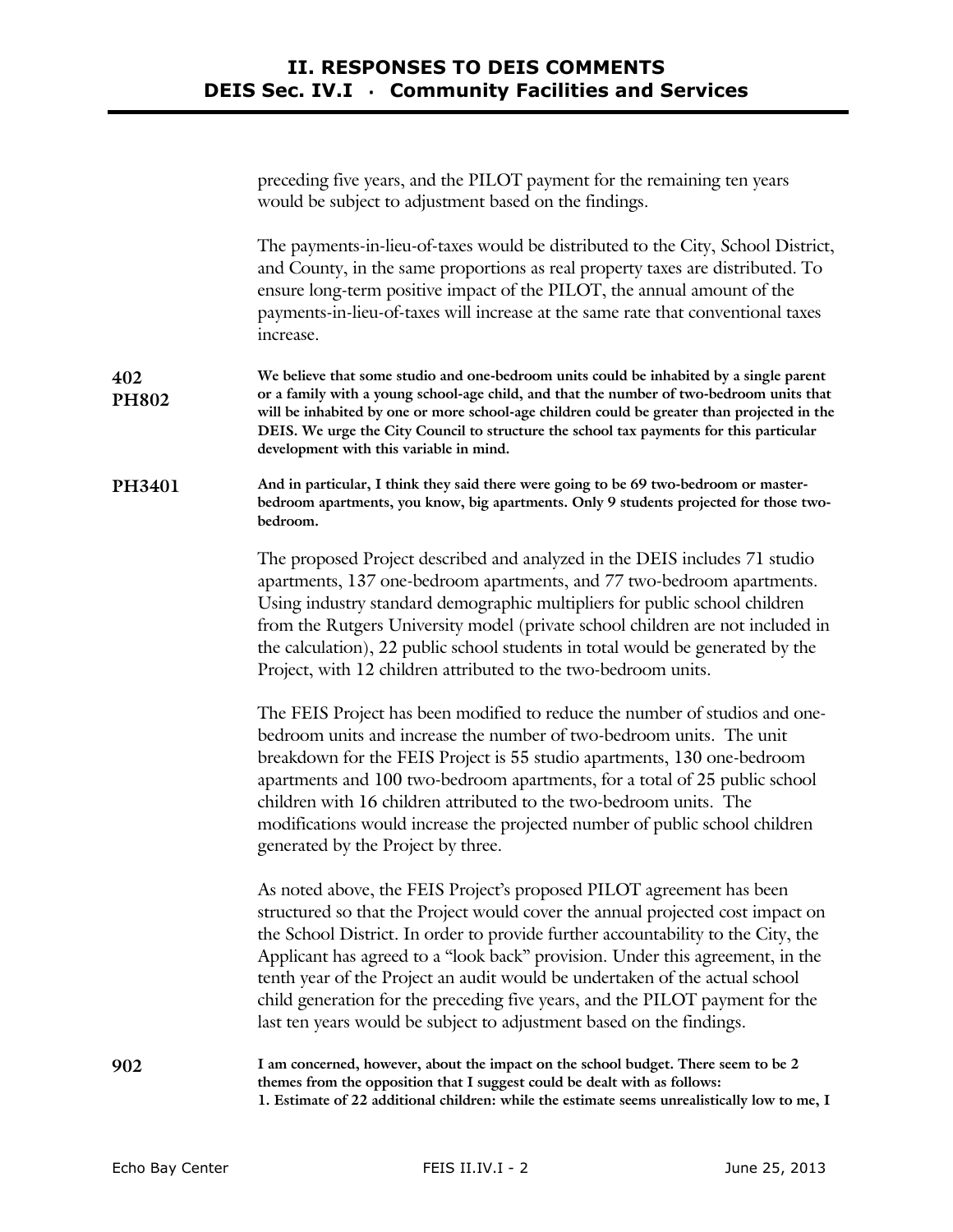**am not an expert, nor were any of the speakers that I saw. The "experts" who drafted the DEIS seem to merely rely on the Rutgers formula. Why not test the Rutgers formula by applying it to Avalon, Trump and other large buildings in New Rochelle and compare the "Rutgers" estimate to the reality of how many children are actually enrolled from that location?** 

**PH205 It is a fact that Avalon today has 90 students more than originally forecasted, the forecast that Councilman Bramson, up until recently, has vigorously defended is accurate.** 

**PH3402 You know, we already have an Avalon. I think there's a hundred and something kids in there now. And, what was it? Nine, or eight, or some ridiculous low number?** 

> The Avalon on the Sound project currently has a total of 1,000 dwelling units, with 588 units in Avalon on the Sound East and 412 units in Avalon on the Sound. Using the same Rutgers University demographic multipliers for public school children as were used for the proposed Project, the projected number of school children from the Avalon facility is compared to the actual number of school children for the current year based on information from the Board of Education in the table below:

|               | <b>Avalon</b><br>on the<br>Sound | <b>Avalon</b><br>on the<br>Sound<br>East | <b>Totals</b><br>for<br><b>Avalon</b><br>1&2 |                 |                   | <b>Rutgers Multipliers-</b><br><b>Public School Age</b><br><b>Children (PSAC)</b> | <b>Actual Number</b><br>of Children<br>from Avalon on<br>the Sound <sup>2</sup> |
|---------------|----------------------------------|------------------------------------------|----------------------------------------------|-----------------|-------------------|-----------------------------------------------------------------------------------|---------------------------------------------------------------------------------|
|               | # of                             | # of                                     |                                              |                 |                   | <b>Projected</b>                                                                  |                                                                                 |
|               | <b>Units</b>                     | <b>Units</b>                             |                                              |                 | <b>Multiplier</b> | <b>PSAC</b>                                                                       |                                                                                 |
| <b>Studio</b> | 0                                | 90                                       | 90                                           | DU <sub>S</sub> | 0                 | 0                                                                                 |                                                                                 |
| 1br           | 206                              | 208                                      | 414                                          | <b>DUS</b>      | 0.07              | 28.98                                                                             |                                                                                 |
| 2br           | 181                              | 162                                      | 343                                          | <b>DUS</b>      | 0.16              | 54.88                                                                             |                                                                                 |
| 3br           | 25                               | 128                                      | 153                                          | DU <sub>S</sub> | 0.63              | 96.39                                                                             |                                                                                 |
|               | 412                              | 588                                      | 1000                                         | DU <sub>S</sub> |                   | 181                                                                               | 125 students                                                                    |

## **Avalon on the Sound Projected School Children Using Rutgers Multipliers Compared to Actual School Children (2012-13):**

As the table above illustrates, using the Rutgers multipliers for public school aged children, the estimated number of children generated by the Avalon on the Sound project (1,000 housing units) would be 181 students. In February, 2013, the Board of Education indicated that the actual enrollment of students from the Avalon facility is 125 students, 56 students fewer than projected by the Rutgers model.

**1201 Out of the 524 new residents 22 kids seems too low.**

-

<sup>2</sup> New Rochelle Board of Education. February, 2013.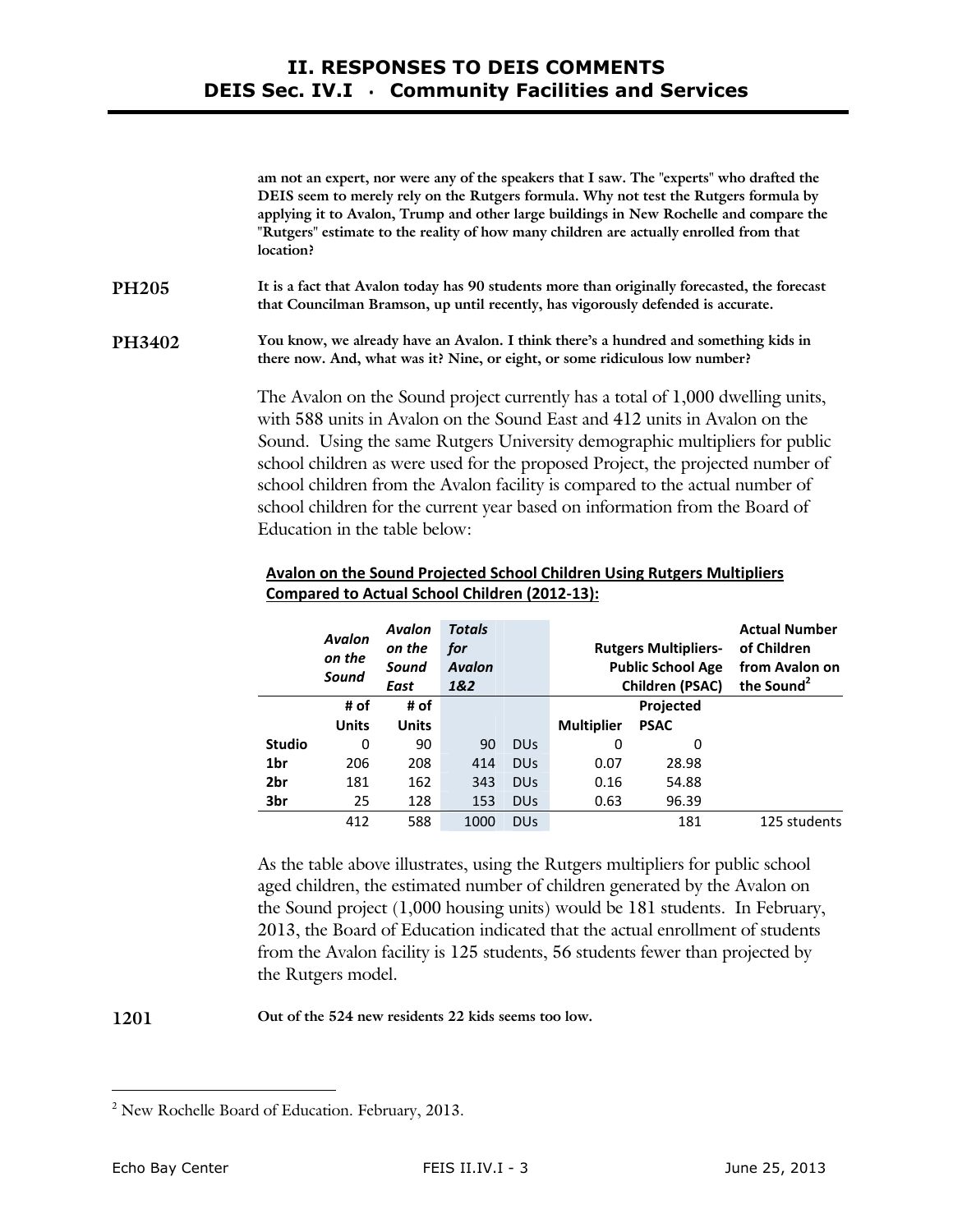| <b>PH101</b> | This plan all sounds good. It sounds good on the pictures we just saw, but, 200-plus<br>homes, they're only going to have 22 kids? I don't think so. We were promised that with<br>the Avalon buildings. We got more kids in there than we ever had. Our school district is<br>going to suffer. We're going to have to pay more as citizens, pay more taxes, to support<br>this project. I cannot be in support of that, for that reasonable.                   |
|--------------|-----------------------------------------------------------------------------------------------------------------------------------------------------------------------------------------------------------------------------------------------------------------------------------------------------------------------------------------------------------------------------------------------------------------------------------------------------------------|
| PH3802       | How many children are actually going to be coming into this school system with the<br>development of this project?                                                                                                                                                                                                                                                                                                                                              |
|              | As noted above, the proposed Project described and analyzed in the DEIS is<br>expected to generate approximately 22 public school students.                                                                                                                                                                                                                                                                                                                     |
|              | The FEIS Project would include a unit count slightly revised from the DEIS<br>Project, with the number of studios and one-bedroom units reduced by 23 and<br>the number of two-bedroom units increased by 23 for the same total number<br>of units of 285. The modifications would increase the projected number of<br>public school children generated by the Project by three, for a total of 25 public<br>school children.                                   |
|              | PER PUPIL EXPENDITURE                                                                                                                                                                                                                                                                                                                                                                                                                                           |
| 403<br>PH803 | Second, while the stated figure of \$17,500 per pupil for the amount of school tax<br>recapture on this project might be adequate for the earliest years of this development, we<br>respectfully suggest that the School District's costs will not remain fixed over the course of<br>time. We urge that the final per-pupil figure be indexed to reflect proportional increases in<br>the actual per-pupil expenditure number, adjusted accordingly over time. |
| 903          | 2. The annual per student payment: no matter how many students is the right number to<br>base the payment on, it makes no sense to cap the payment at a fixed sum per student at<br>\$17,500 for 2 decades. Some escalator needs to be built in. I would suggest that the same<br>escalation rate of school taxes paid by other citizens be applied to whatever base sum is<br>used.                                                                            |
| PH204        | It is a fact that, under the current deal structure, the district will bear the full cost of every<br>student above 22. Forest City will seek a 20-year tax abatement. The deal is predicated on<br>a per-pupil cost of \$17,005. It is simple math then, that for every 10 students above 22,<br>the school district will be deprived of \$175,000 a year, for 20 years, or \$31/2 million.                                                                    |
|              | In consultation with the School District <sup>3</sup> , a marginal cost figure per new<br>student equal to $$17,5004$ was provided to the Applicant's consultant for the<br>2012-13 school year, resulting in estimated education costs for the 22 DEIS<br>Project-generated public school children of \$385,000.                                                                                                                                               |
|              |                                                                                                                                                                                                                                                                                                                                                                                                                                                                 |

**EXECUTE:**<br><sup>3</sup> Meeting with School District representatives on August 22, 2012.

<sup>4</sup> \$17,500 is the marginal cost provided by the City and School District for the 2012-2013 school year and utilized for the DEIS and FEIS analyses. In future years, the marginal cost per child would increase (or decrease) based upon the school budget and the payments would rise (or fall) with the actual increase (or decrease) in taxes imposed by the School District.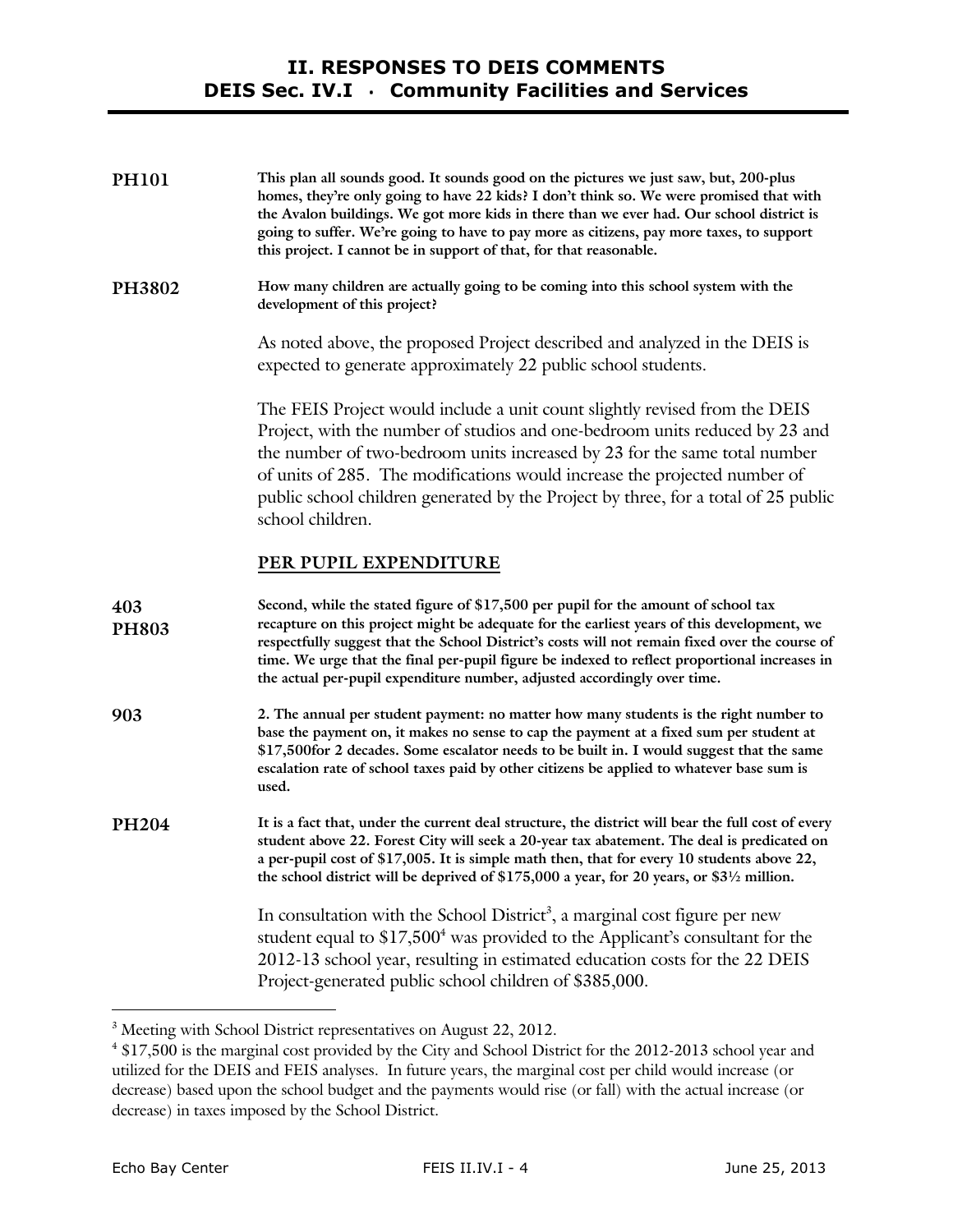As noted above, the FEIS Project has been modified to include a bedroom count slightly revised from the DEIS Project, and is expected to generate a total of 25 public school children. Using the marginal cost figure per new student (\$17,500), the education costs for the estimated 25 project-generated public school children would be \$437,500 for the FEIS Project. In addition, school district staff have calculated that the average annual transportation cost for non-public school students borne by the school district is \$5,197 per nonpublic school student. The transportation cost for the 8 non-public school students from the FEIS Project is \$41,576, for a total cost of \$479,076 to the school district.

The PILOT for the three taxing jurisdictions (School District, City, Westchester County) is set off of a "base year" so that the revenue to the School District covers the marginal cost (for public school education and private school transportation) of the projected school child generation. The revenue to the City and Westchester County is then allocated in the same proportion as taxes would be allocated. The base year is the 2012-2013 school year. In subsequent years, the PILOT payment for each jurisdiction will then rise (or fall) at the same rate as the increase (or decrease) in the tax rate of the jurisdiction. For example, the table below shows that the PILOT payment for the School District in the first year would be \$18,846, assuming a 2.5% increase in 2014, 2015 and 2016:

| <b>Calculation of PILOT Payment to the School District Assuming 2.5% Growth</b><br>Rate |                        |                        |  |  |  |  |
|-----------------------------------------------------------------------------------------|------------------------|------------------------|--|--|--|--|
| Year                                                                                    | <b>Tax Rate Change</b> | Payment                |  |  |  |  |
| 2013                                                                                    |                        | \$17,500 (Base Amount) |  |  |  |  |
| 2014                                                                                    | 2.50%                  | \$17,938               |  |  |  |  |
| 2015                                                                                    | 2.50%                  | \$18,386               |  |  |  |  |
| 2016 (First PILOT year)                                                                 | 2.50%                  | \$18,846               |  |  |  |  |

In the 11th year, the payment to the School District would be re-calculated using the actual school child generation experienced in years 6-10. Utilizing the 11th year marginal cost (based on the tax increases from the previous 10 years), the new School District payment would be set.

The PILOT revenue would be allocated to the City and Westchester County in the same proportion as real property taxes, as required by State law.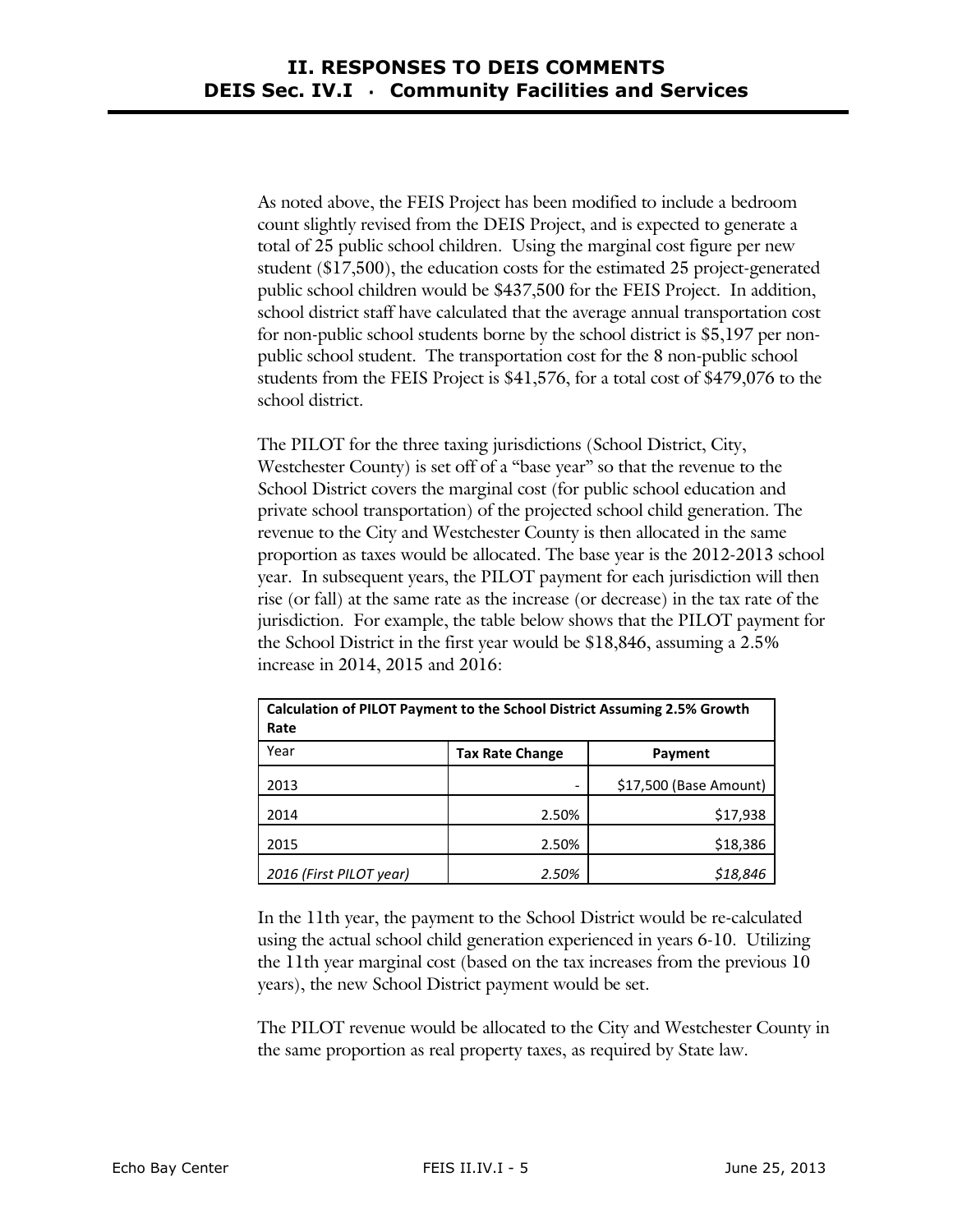## **EDUCATIONAL INFRASTRUCTURE**

| PH3602<br><b>PH3801</b> | And as far as having children in that building, the south-end schools are not going to be<br>the only schools that suffer. These children will be applying to Barnard, they will be<br>applying to Webster, and then they will be going to Albert Leonard, because,<br>unfortunately, the real estate agents in New Rochelle do not push the east end.<br>As a parent of two young boys in the New Rochelle school system, I'm exceedingly                                                                                                                                                                                                                                                                                                                     |
|-------------------------|----------------------------------------------------------------------------------------------------------------------------------------------------------------------------------------------------------------------------------------------------------------------------------------------------------------------------------------------------------------------------------------------------------------------------------------------------------------------------------------------------------------------------------------------------------------------------------------------------------------------------------------------------------------------------------------------------------------------------------------------------------------|
|                         | concerned about the overcrowding in our schools. It would be directly impacted by an<br>Echo Bay project.                                                                                                                                                                                                                                                                                                                                                                                                                                                                                                                                                                                                                                                      |
|                         | Comment noted. In a meeting between the Applicant and School District<br>representatives on August 22, 2012, general overall capacities were provided:<br>Trinity Elementary, 800 students; Isaac E. Young, 1,100-1,200 students; and<br>New Rochelle High School, 3,500-3,600 students. Additionally, total District<br>enrollment for the 2012-13 was estimated to be 10,800 students, which is<br>approximately 269 students less than the 11,069 projected in the 2012-13<br>Proposed Budget. The School District representatives indicated that Trinity<br>Elementary is currently at its maximum capacity.                                                                                                                                               |
|                         | The demographic projections for residents age 0-19 in Census Tract 59.02<br>show a reduction of 121 children (997 in 2011 and 876 in 2016) and in Block<br>Group 1 a reduction of 65 children (529 in 2011 and 464 in 2016). These<br>projections show a trend that the population of school age children (5-17) in<br>the Project Site area is declining over the next few years.                                                                                                                                                                                                                                                                                                                                                                             |
|                         | Overall, the addition of 25 total public school students from the FEIS Project<br>would have minimal impact on the District. With a School District enrollment<br>of 11,069, 25 additional students would increase overall enrollment by<br>approximately 0.22%. Based on consultation with the School District<br>representatives, it was estimated that 2/3 of the students would likely be in<br>elementary school and 1/3 of the students in the middle and high schools.<br>Therefore, approximately 17 students would attend Trinity Elementary's six<br>grades (K-5), with approximately 2.75 students spread across each grade level.<br>Approximately eight students would attend grades 6-12, with approximately<br>one new student per grade level. |
| PH1404                  | Any proposal to bring population into New Rochelle should really be done with an eye<br>towards raising sufficient revenue to build another school building. In that sense, we<br>should demand a significantly higher tax figure for any proposed residential development,                                                                                                                                                                                                                                                                                                                                                                                                                                                                                    |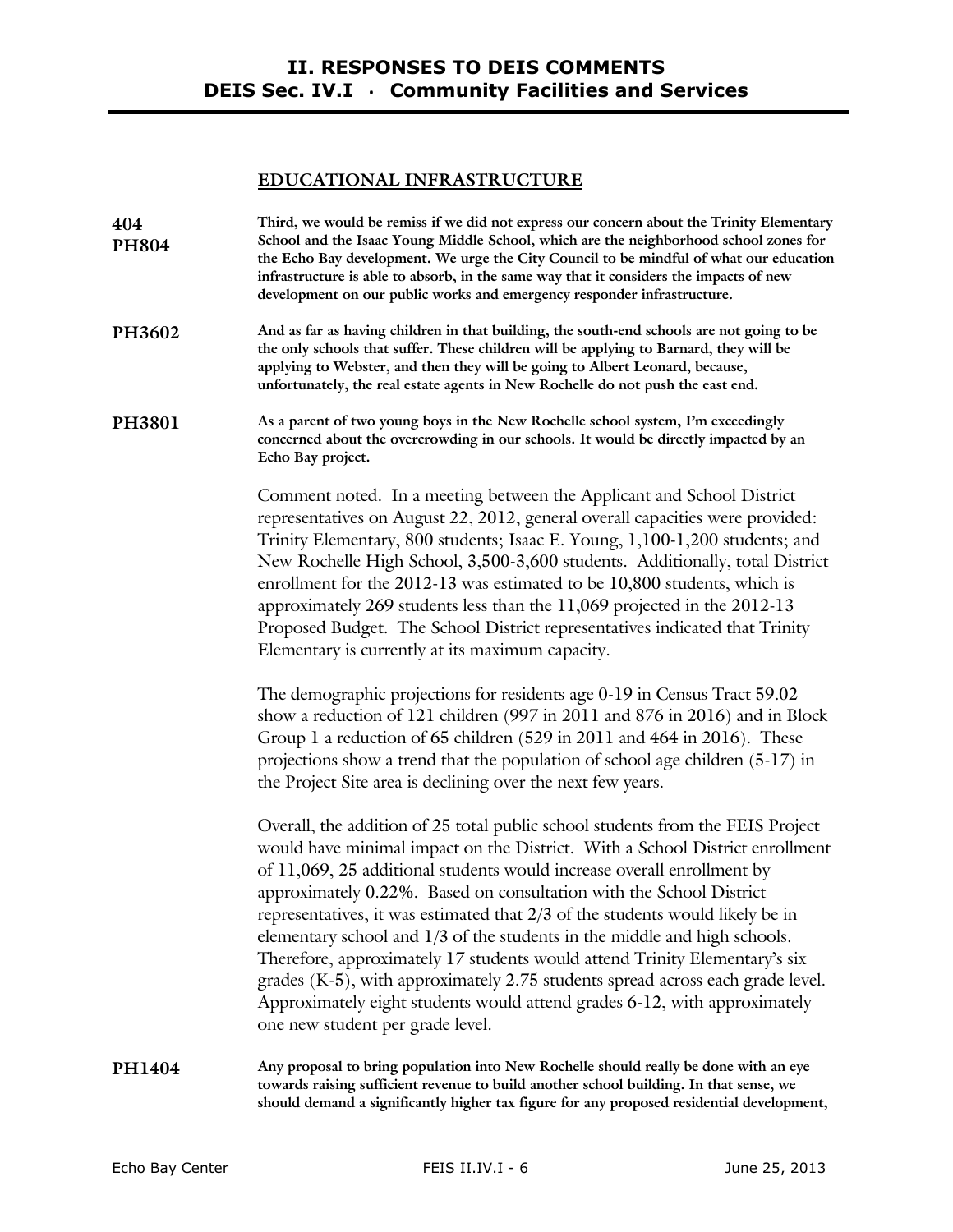**perhaps one that even exceeds our standard tax rates.**

Comment noted. As noted above, the demographic projections show a trend that the population of school age children (5-17) in the Project Site area is declining over the next few years.

As noted above, the FEIS Project would include a revised tax payment structure. The proposed PILOT agreement has been structured with a "look back" provision. Under this agreement, in the tenth year of the Project an audit would be undertaken of the actual school child generation for the preceding five years, and the PILOT payment for the last ten years would be subject to adjustment based on the findings.

The PILOT revenue to the City and County are then determined to match the ratio between School District, City and County currently paid by all property owners. To ensure long-term positive impact of the PILOT, the rate of payment will reset annually as the applicable taxing entities adjust their tax rates.

## **SCHOOL TAXES – BASED ON ACTUAL NUMBER OF CHILDREN IN PROJECT**

- **PH201 I contend that Forest City should agree to pay taxes based on the actual number of students from the development enrolled in the New Rochelle public schools, because the school district will incur the costs of these students for decades, regardless of any projections, predictions or forecasts made today.**
- **PH202 Forest City has projected there will be 22 public-school students residing in their Echo Bay development. The issue for New Rochelle is not whether there will or won't be 22 students at Echo Bay, but, rather, the number should be fixed; fixed at 22, or at any other level.**

The PILOT for the three taxing jurisdictions (School District, City, Westchester County) is set off of a "base year" so that the revenue to the School District covers the marginal cost (for public school education and private school transportation) of the projected school child generation. The revenue to the City and Westchester County is then allocated in the same proportion as taxes would be allocated. The base year is the 2012-2013 school year. In subsequent years, the PILOT payment for each jurisdiction would then rise (or fall) at the same rate as the increase (or decrease) in the tax rate of the jurisdiction (see example above in Response PH 204).

In the 11th year, the payment to the School District would be re-calculated using the actual school child generation experienced in years 6-10. Utilizing the 11th year marginal cost (based on the tax increases from the previous 10 years), the new School District payment would be set.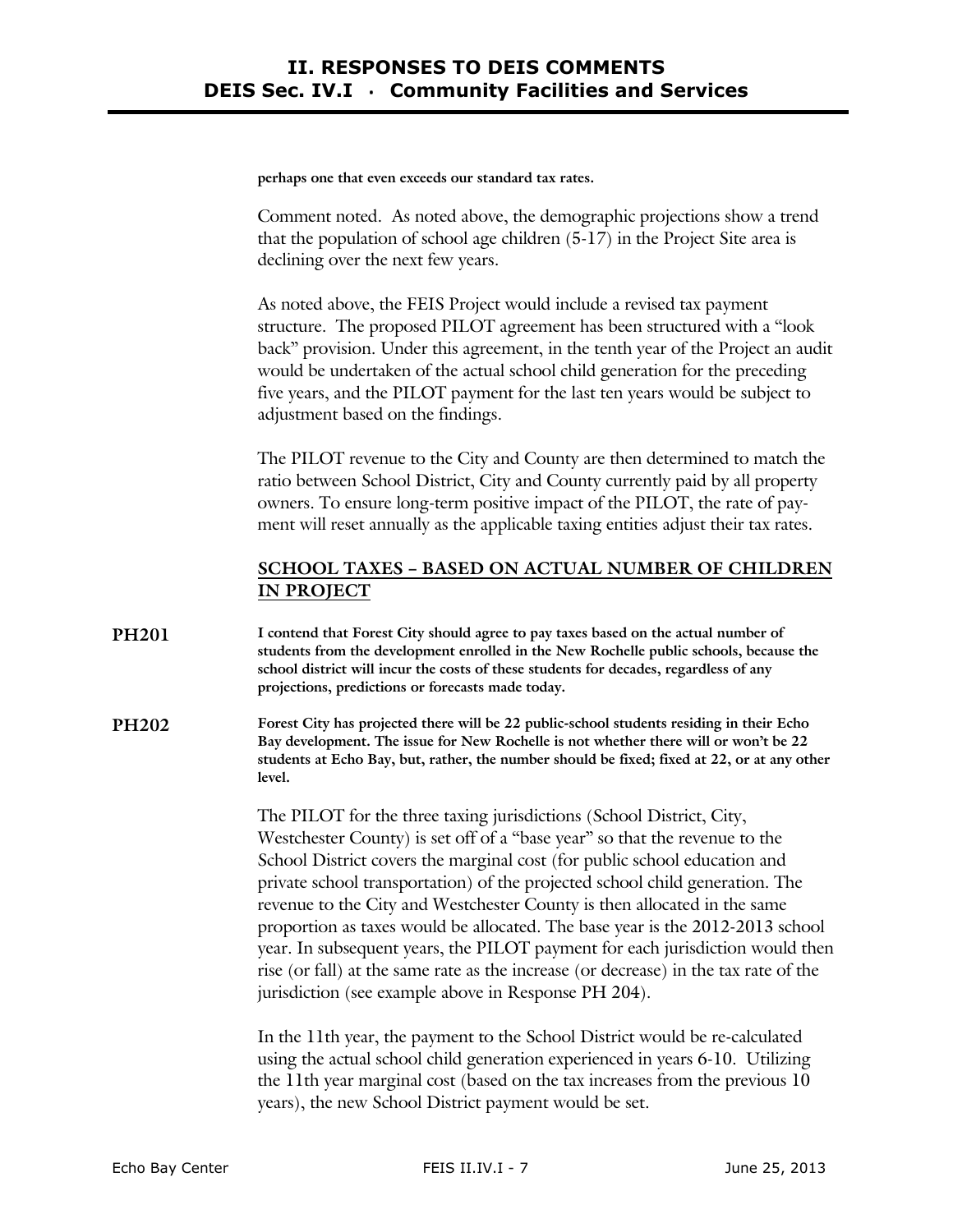The PILOT revenue would be allocated to the City and Westchester County in the same proportion as real property taxes, as required by State law.

## **SCHOOL IMPACTS – GENERAL**

**PH203 That I believe many in the school community want to know why the City Council is writing a rather large check today that the New Rochelle Board of Education will have to cash tomorrow?** 

**PH501 We're writing to ask the New Rochelle City Council to vote no on the DEIS as structured, and demand that Forest City, rather, come back with a modified plan that better reflects the value of how their project will impact the public schools.** 

> Comment noted. The FEIS Project would generate an estimated 25 school children, with a 20-year PILOT scenario. The proposed PILOT agreement has been structured so that the payments-in-lieu-of-taxes would cover the annual projected cost impact on the School District. The payments-in-lieu-of-taxes would cover the marginal cost to educate the children projected to attend New Rochelle public schools, as well as the cost to provide transportation to children that would attend area private schools (a cost borne by the School District). The payments-in-lieu-of-taxes would first be due when the FEIS Project comes on-line in 2016 and general government and education costs begin to be incurred by the City and School District. It is important to note that the \$437,500 payment covering the costs for the estimated 25 projectgenerated public school children and the \$41,576 payment covering transportation costs for non-public school students (for a total of \$479,076) would be paid to the City regardless of the number of students actually generated during the first ten years of the PILOT period. Under the proposed PILOT, in the tenth year an audit would be undertaken of the actual school child generation for the preceding five years, and the PILOT payment for the remaining ten years would be subject to adjustment based on the findings, as described in Response PH 204 above.

## **COMMUNITY SERVICE PROVIDERS**

**508 When I went through the DEIS I found questions directed to City officials. I found the response from the Fire Chief but could find no response from the Police Commissioner or the Parks and Recreation Commissioner. Can you supply the pages of their replies?** 

> The New Rochelle Police Department responded in a telecommunication on August 23, 2012 with Capt. Kevin Kealy, Staff Services. The Department of Parks and Recreation did not respond, but the Department maintains a comprehensive website, with information on existing services, staff members and the 2012 adopted budget.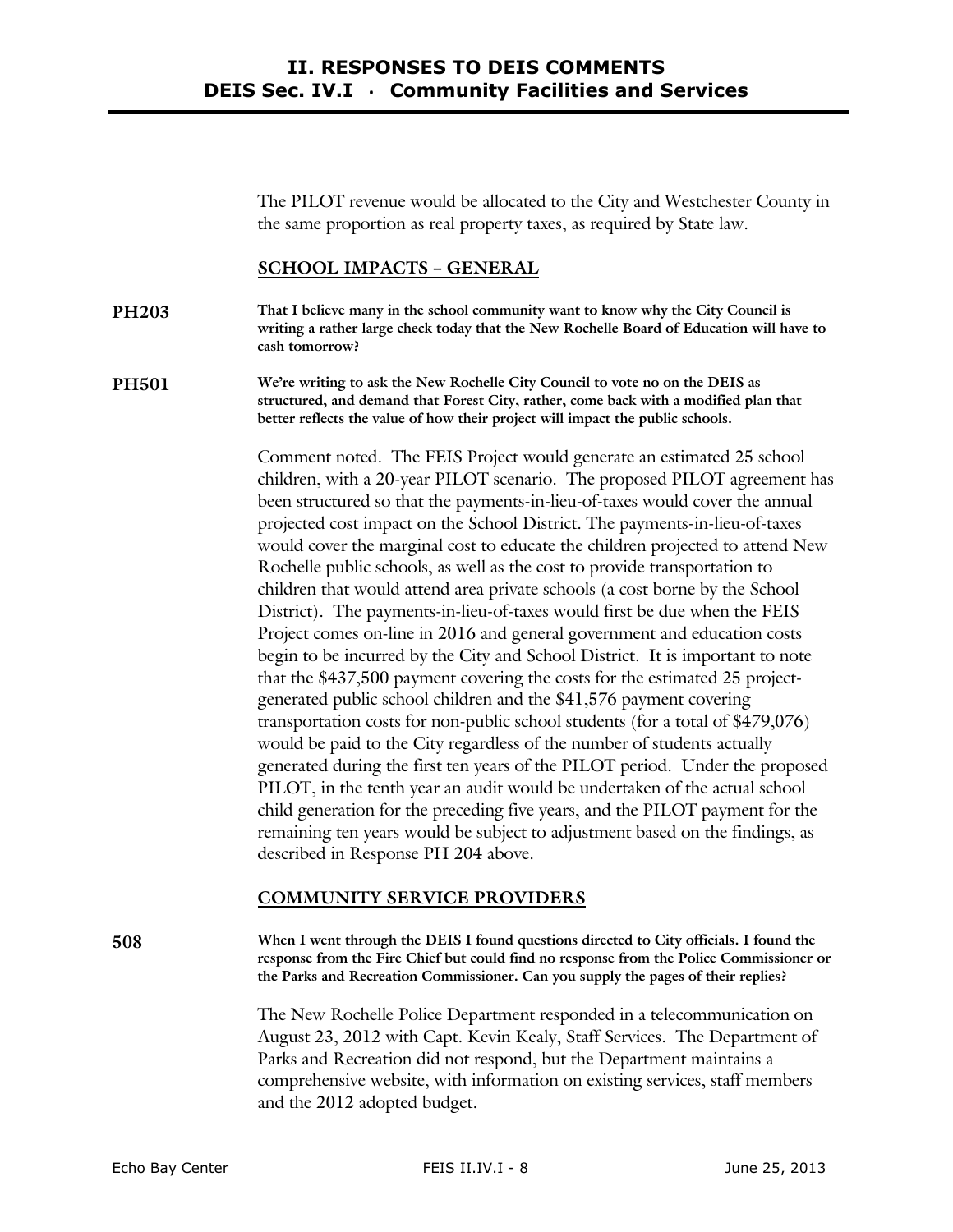#### **FIRE AND EMERGENCY SERVICES**

**PH601 Currently, the call volume at Station 1 is maximum. And while another hundred calls does not sound like much, it will have an impact on our State-mandated training and City Council-mandated fire inspections. It will reduce the availability to respond to existing buildings in its district, which will require surrounding districts to be stripped to cover it.** 

**PH602 The study fails to mention that close to half the calls will require a minimum of two engines and two ladders to respond. That means Station 2 in the west end will pick up additional calls.** 

> As described in the DEIS, Station 1 is currently expected to respond to approximately 3,000 calls this year prior. It is estimated that the addition of new commercial and residential uses on the Project Site would include 100 new calls for service, which is just over 1% of the total calls in the City and just over 3% of the total calls for Station 1 (the response from the Fire Department in the DEIS did not indicate that half the calls would require two engines and two ladders to respond). Although the Project would only increase the calls at Station 1 by just over 3%, the Fire Department indicates that the cumulative impact of overall development in the Station 1 area would increase the need for increased Department resources. The Fire Department identified the potential need for increased Department resources, but did not indicate that the additional calls would specifically reduce the availability to respond to existing buildings in the district. As indicated in the DEIS, the Fire Department notes that Station 1 must be bolstered or would have a low availability rate. Station 2, the next closest firehouse at 170 Webster Avenue, would respond when needed, but its response time would be longer.

As noted in the DEIS, given the proximity of the nearest firehouse and the code safety requirements included in the building design and the relatively small number of calls estimated for the Project as a percentage of overall City calls and Station 1 calls, significant adverse impacts on emergency services are not expected as a result of the Project. In addition, the Project would generate property and sales tax revenue for the City from a currently tax exempt property, which could be utilized to offset any increased emergency service staffing or equipment required as a result of cumulative development in the area.

#### **PH603 Last fall, the City Council was debating over closing the ladder at Station 2, and the year before that it had been browned out. If this were to occur, the north-end coverage would regularly be affected by this development.**

Comment noted.